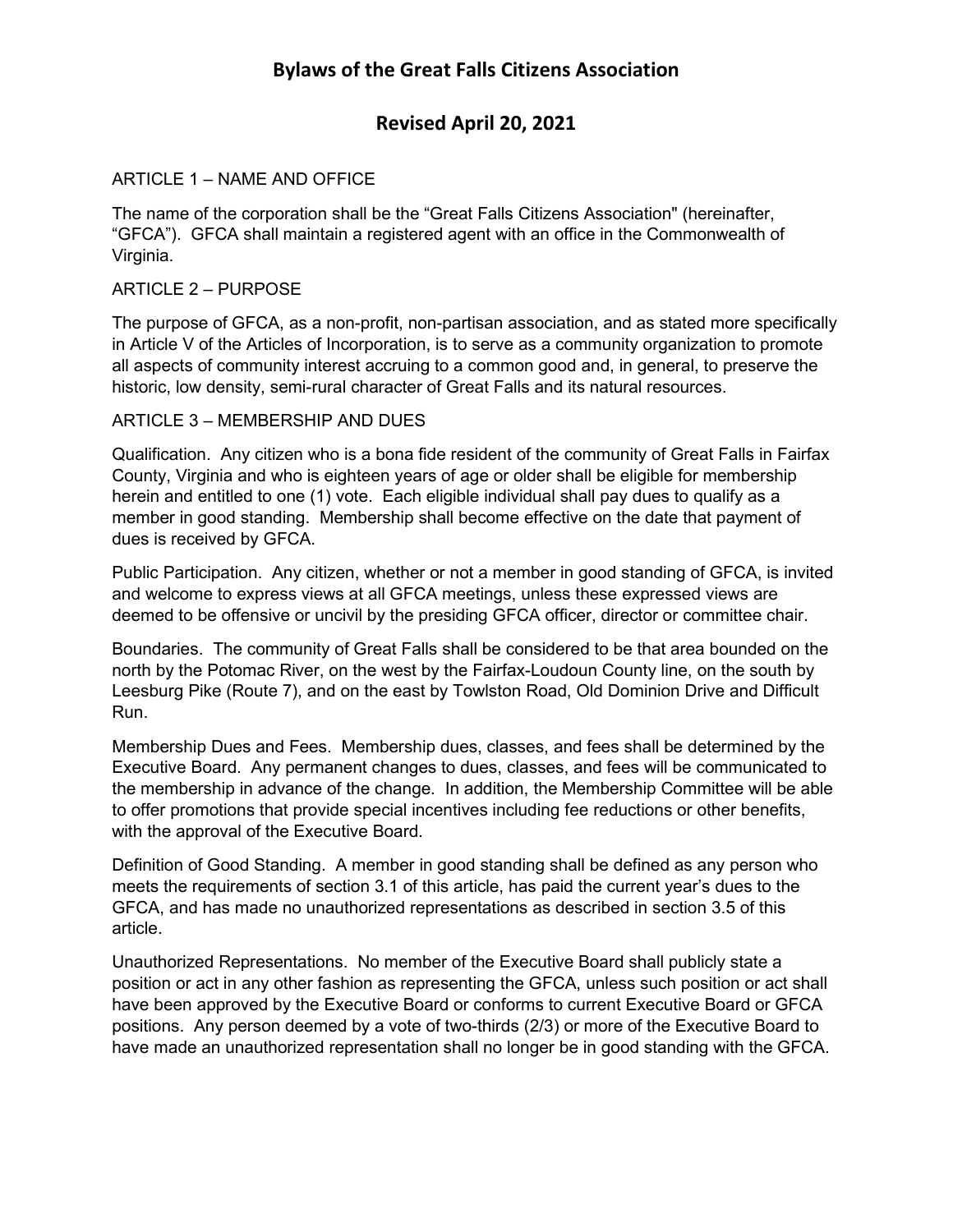# ARTICLE 4 – OFFICERS AND DIRECTORS

Executive Board. The GFCA shall be governed and managed by an elected Executive Board comprised of seventeen (17) members: five (5) officers and twelve (12) at-large directors.

Officers. The GFCA shall have five (5) officers consisting of: President, Vice President, Secretary, Treasurer, and Past President. The President and Vice President shall be elected annually by the regular membership and serve one (1) year terms commencing on July 1st of each year. The other elected officers shall serve two (2) year terms commencing on July 1st. These Officers will operate the organization and execute Executive Board decisions within the guidelines of these Bylaws and established Policies and Procedures.

## Duties of Officers.

President. The President shall: (i) preside at all meetings and shall be charged with the responsibility of conducting in good order all the affairs of the GFCA, (ii) appoint committee chairs and/or co-chairs, in addition to an optional Parliamentarian, with the advice and approval of the Executive Board, (iii) serve as ex-officio member of all committees except the Nominating Committee, (iv) sign or delegate signatory power for all legal documents of the GFCA, and (v) review or approve all external correspondence generated in committee or by the Executive Board that states a GFCA action, resolution, or position.

Vice President. The Vice President shall serve in the President's capacity during the President's absence or at the request of the President or Executive Board, on general or specific matters, as may be necessary.

Treasurer. The Treasurer shall: (i) receive all monies due the GFCA including payment of dues and keep proper records of all receipts and disbursements, (ii) present a written and/or electronic report of receipts and disbursements at all Executive Board meetings, (iii) prior to the annual meeting, prepare a balanced budget for approval by the Executive Board and presentation to the membership, and (iv) present a financial report in written and/or electronic summary form to the membership at the annual meeting in June.

Secretary. The Secretary shall: (i) keep records of all correspondence as directed by the President or by vote of the membership, (ii) make and maintain minutes of meetings of the membership and of the Executive Board, (iii) be custodian of the records of the GFCA and maintain them in good order, and (iv) have custody of the Seal of the Corporation, (v) keep track of attendance at the Executive Board meetings, (vi) maintain Conflict of Interest records.

Officers Committee. The Officers Committee shall be chaired by the President and include the GFCA officers. It may, among other actions, act on behalf of the Executive Board on timesensitive matters where consideration by the Executive Board is impractical. The votes of four members of the committee shall be required to take any action on behalf of the Executive Board; a simple majority of a quorum will suffice on other matters before it. The Officers Committee may meet at times and as often as it deems necessary.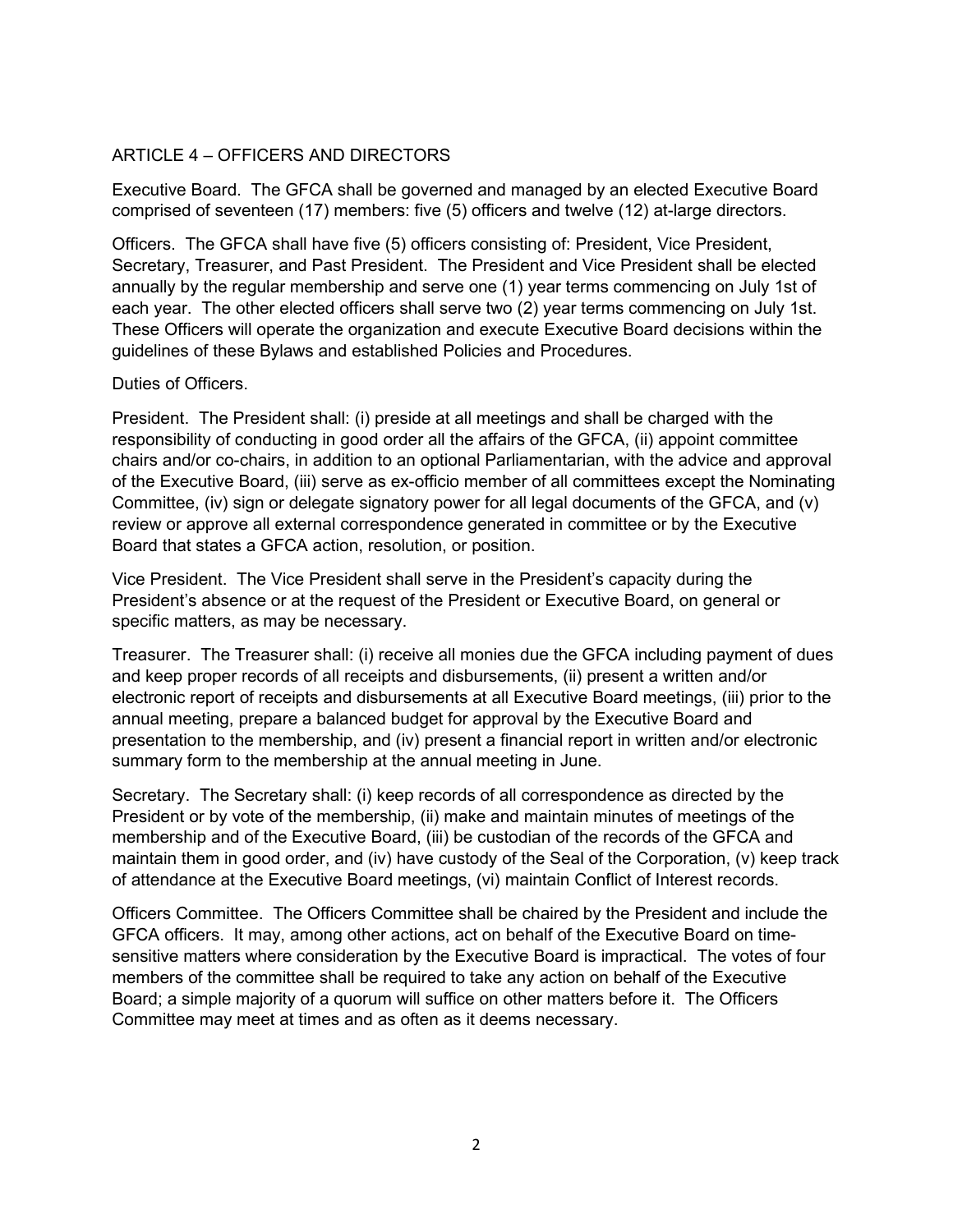If the Officers Committee takes a position on behalf of GFCA and the Executive Board it shall notify the full Executive Board, as practicable, by email or other method within 24 hours of taking such a decision. A majority of the Executive Board may subsequently vote to overturn any such Officers Committee action.

Directors. The GFCA shall have twelve (12) at-large directors, who must be GFCA members in good standing. The Officers will also serve as directors, for a total of 17 comprising the full Executive Board.

Executive Board Powers. The powers of the Executive Board, directors and officers shall not exceed those stated in Article VII of the Articles of Incorporation. Parliamentary authority as stated in Article 11 of the Bylaws shall govern GFCA's affairs in all cases to which they are applicable and shall be consistent with these Bylaws. The Executive Board shall be charged with administering the affairs of the GFCA within the purposes and objectives of the association established by the membership and consistent with these Bylaws.

Executive Board Duties. The duties of the Executive Board members shall be to undertake acts necessary to conduct GFCA's affairs in keeping with the purposes stated in Article V of the Articles of Incorporation by (i) attending membership and Executive Board meetings and (ii) actively serving on at least one committee of the GFCA, (iii) serving as the Parliamentarian, and (iv) any other requirements as may be detailed in the PPM.

Liability and Indemnification. The GFCA shall indemnify every officer and director against any and all expenses, including counsel fees, reasonably incurred by or imposed upon any officer or director in connection with any action, suit or other proceeding (including the settlement of any such suit or proceeding if approved by the then Executive Board) to which (s)he may be made a party by reason of being or having been an officer or director of the GFCA whether or not such person is an officer or director at the time such expenses are incurred. The officers and directors of the GFCA shall not be liable to the members for any mistake of judgment, except for their own gross negligence, individual willful misconduct or bad faith. The officers and directors of the GFCA shall have no personal liability with respect to any contract or commitment made by them, in good faith, on behalf of the GFCA and the members shall indemnify and forever hold each such officer and director free and harmless against any and all liability to others on account of any such contract or commitment. Any right to indemnification provided for herein shall not be exclusive of any other rights to which any officer or director of the GFCA may be entitled; and provided further that any contract, commitment or any agreement is made in good faith and in accordance with the provisions of the Articles of Incorporation and these Bylaws.

Resignation and Removal. Notice of resignation of an officer or director shall be in writing to the President or Executive Board. Any officer or director may be removed who fails to remain in good standing as a member of the GFCA or who has been found unqualified "for cause" in compliance with the PPM.

Conflict of Interest. No local supervisor, school board member, state legislator, or employee of any supervisor, school board member, or legislator shall be a member of the Executive Board. Members of the Executive Board shall resign, if and when they declare their candidacy for elected local or state office. Members of the Executive Board shall disclose a conflict of interest or appearance of a conflict of interest and abstain from voting on matters where a benefit could accrue. Upon request by the member, and on a case-by-case basis, the Executive Board may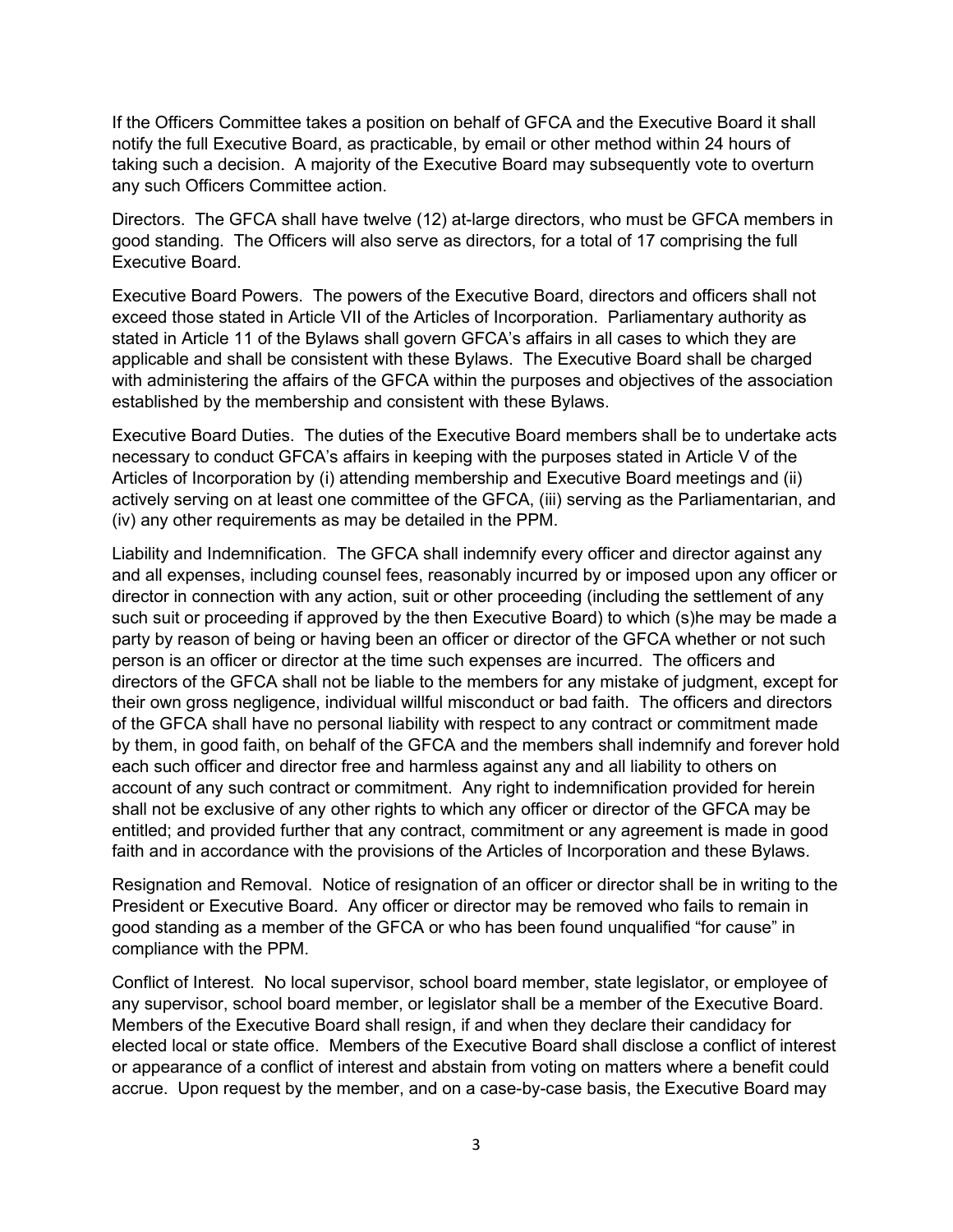conclude that the circumstance should not disqualify the member from voting. The material facts and decision taken will be made a matter of record.

Officer and Executive Board Vacancies. A majority of the members of the Executive Board may act to fill a vacant position for the unexpired term. Executive Board vacancies, as they may occur over the course of the year, may be filled by the Executive Board, but will be done is such a way as to keep expiring terms staggered evenly over the two-year election cycle. Officer vacancies will be filled in the same manner, except that in the case of a President vacancy, the Vice President will take that role and the Vice President vacancy will be filled in the manner prescribed herein. As with Executive Board vacancies, the person filling an officer vacancy will serve the remaining term of the person replaced.

## ARTICLE 5 – MEETINGS

## Membership Meetings.

Annual Meeting. The annual meeting of the membership of the GFCA shall be held on the second Tuesday of each June for the purpose of electing the officers and directors, receiving annual reports from the President, Treasurer and committees, and transacting such other business as shall properly come before them. If not practicable, another date may be chosen by the Executive Board. A written and/or electronic notice stating the place, day, and the hour shall be sent to each member at least ten (10) days prior to the meeting.

Regular Meetings. The regular membership meetings shall be held generally on the second Tuesday of each month and a written and/or electronic notice stating the place, day, and the hour of each meeting shall be sent to each member at least five (5) days before the meeting. The Executive Board may cancel any meeting or select alternate dates.

Special Meetings. Special membership meetings may be called by a quorum of the Executive Board or upon the written and/or electronic request of thirteen (13) members in good standing of the GFCA. A written and/or electronic notice of a special meeting stating the place, day, hour, and purpose for said meeting shall be communicated to the membership at least five (5) days prior to the meeting.

Quorum. A quorum of twenty (20) members shall be present to transact business at a membership meeting. Otherwise, a majority of members present may adjourn a meeting without further notice. When a quorum is present, a majority of votes present shall be required to pass actions and resolutions in all cases.

Electronic Voting. At the Executive Board's option, an electronic voting procedure may be employed as long as all materials and information necessary for voting members to make an informed decision on the matter will be provided as part of the voting communication. (*Revised by vote of the General Membership at the Annual Election of March 6, 2021 to permit electronic voting to elect members of the Executive Board.*)

## Executive Board Meetings.

Regular Meetings. The Executive Board shall meet generally on the third Tuesday of each month except in unusual circumstances as determined by the President and/or Executive Board. Sufficient notice of the meeting must be provided to Executive Board members.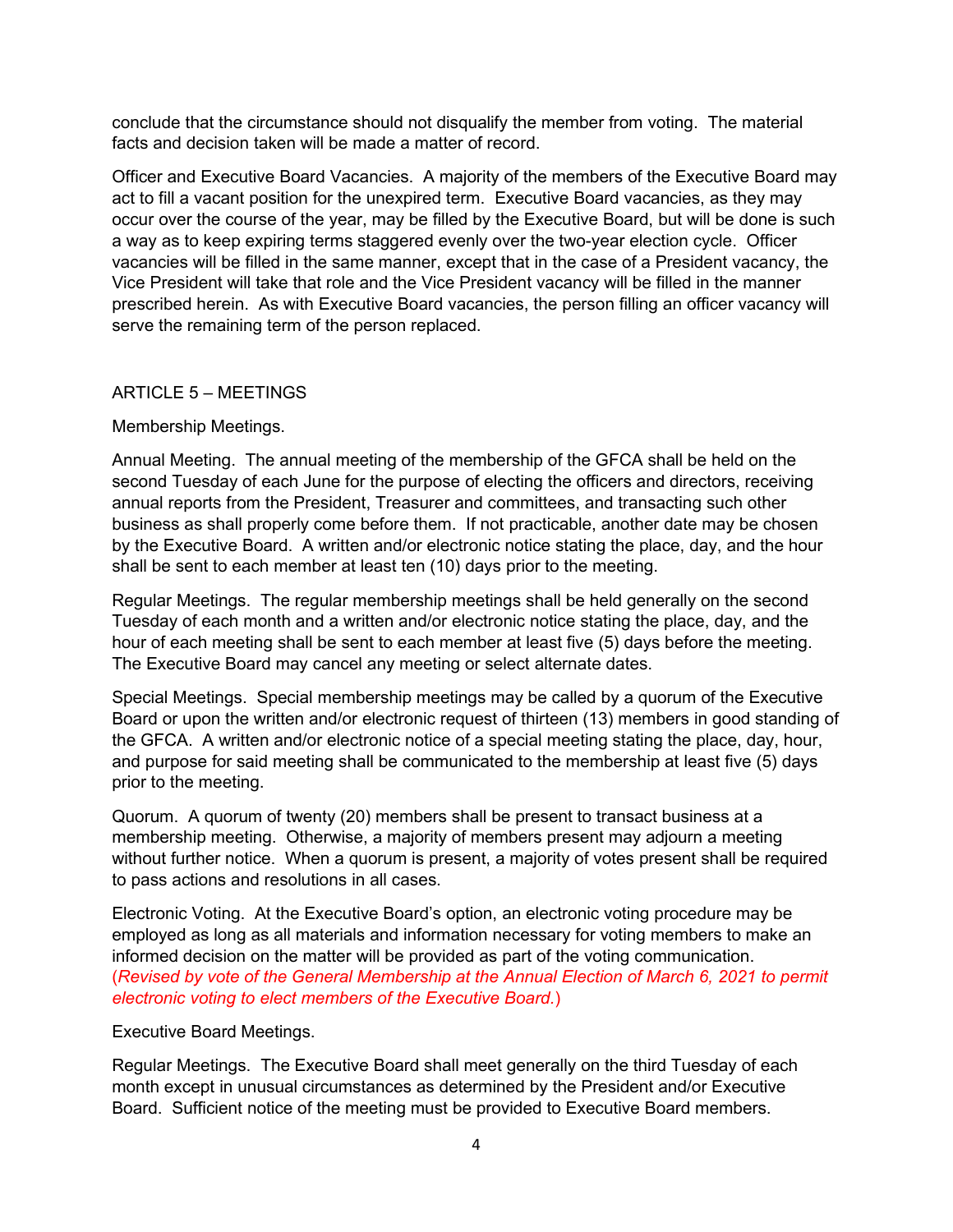Special Meetings. Special meetings may be called by the President or if requested by four (4) or more members of the Executive Board. Sufficient notice of the meeting must be provided to Executive Board members.

Electronic Meetings. A meeting may be conducted by electronic means including, but not limited to, conference telephone, video conferencing, or similar communication equipment that permits all persons participating in the meeting to hear and speak to each other. Participation in a meeting pursuant to this subsection shall constitute presence in person at such meeting.

Meetings by Other Means. At the discretion of the President or other Presiding Officer, a meeting may be held by email or other means to vote on one or more resolutions requiring Executive Board approval or consensus where discussion may not be necessary. In such cases, the resolution(s) will be distributed to all Executive Board members by email with a voting deadline that must be at least 48 hours from the time of distribution. Prior to that deadline, if any member of the Executive Board vetoes the request to conduct business on the matters at hand without a normal meeting, the matters will be deferred until an electronic or in-person Executive Board meeting is convened. A quorum of members voting is required for any action.

Quorum. A quorum shall be more than half of the current Executive Board members and a quorum is required to conduct business at all Executive Board meetings.

Majority Vote. A majority vote shall be required to pass actions. If a quorum is not achieved, a majority of the members present may adjourn a meeting.

Meeting Order. All meetings of the GFCA, unless otherwise prescribed in these Bylaws, shall be conducted according to the latest edition of Roberts Rules of Order, newly revised. The public is invited and welcomed to comment or express views relative to the business on the floor of any GFCA meeting. Any person may make a presentation to the Executive Board, upon prior request to, approval by, and under the direction of the President or presiding officer.

Resolutions. All resolutions shall be presented in writing and/or electronic means to the Executive Board and/or membership, and shall be included in the meeting notice, agenda and minutes. Resolutions may be presented from the floor at any Executive Board or membership meeting. Resolutions presented from the floor at a membership meeting, and properly moved and seconded, shall be deferred to the next membership meeting for a membership vote. At that second meeting, amendments and counter-resolutions to the original resolution may also be considered and voted on under proper procedure.

#### ARTICLE 6 – COMMITTEES

Chair and Co-Chair Appointments. The President will appoint committee chairs for each standing and special committee, with the approval of the Executive Board. The President shall be an ex-officio member of all committees except the Nominating Committee.

Chair and Co-Chair Duties. Each committee should have either (1) a Chairperson and Vice Chairperson, or (2) two co-Chairs, with duties as spelled out in the PPM.

Committee Meeting Order. All committee meetings of the GFCA, unless otherwise prescribed in these Bylaws or the PPM, shall be conducted according to the latest edition of 'Roberts Rules of Order, Newly Revised'. The public is invited and welcome to comment or express views relative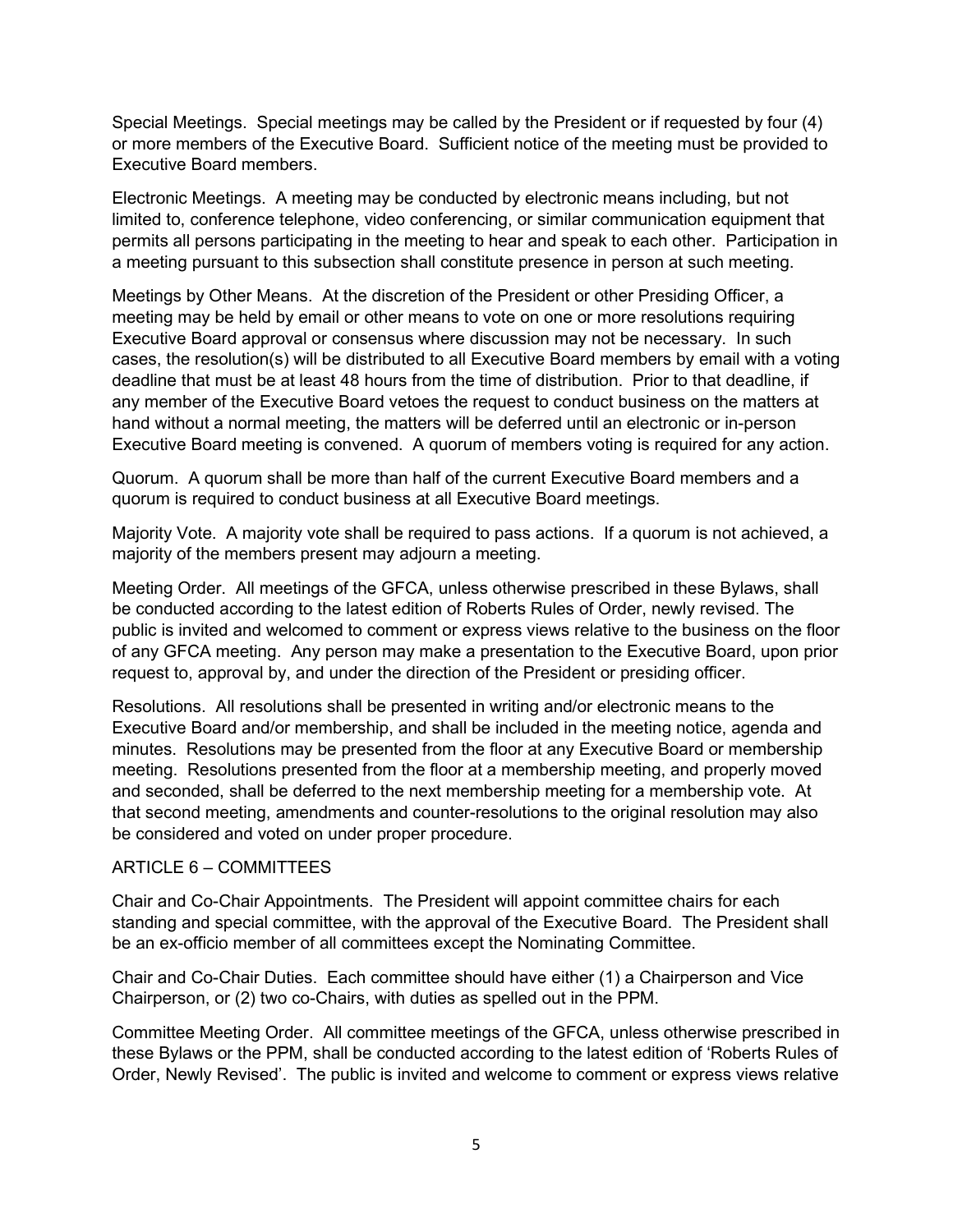to the business on the floor of any GFCA committee meeting. Any person may make a presentation to a GFCA committee, upon prior request to and approval by the chair or co-chair.

Committee Procedure. All standing committees of the GFCA shall:

Investigate issues referred to the committee from the GFCA President by conducting diligent fact finding and community outreach.

Prepare a committee report on an issue referred to it after thorough investigation and debate among the committee members.

Submit all proposed resolutions to the Executive Board in writing and accompanied by the committee's report on the issue.

Standing Committees. In addition to the Officer's Committee, the Executive Board may establish other standing committees deemed necessary to the proper achievement of GFCA's mission and objectives. These will be detailed and chartered in the PPM, but initially will consist of:

Land Use and Zoning

**Transportation** 

Long Range Planning

Environment and Parks

**Communications** 

Membership

Special Committees. The President, with approval of the Executive Board, may establish special committees and subcommittees as deemed necessary to carry out the work of the GFCA. These special committees will be detailed in the PPM.

Committee Duties and Conduct. Roles, objectives, and duties of committees will be determined by the Executive Board and detailed in the PPM. Committee membership shall be determined as described in the PPM. Committees will comply with all relevant policies and procedures.

Conflicts of Interest. Committee members shall both disclose any conflict of interest or appearance of a conflict of interest and abstain from voting on matters where a benefit could accrue. Upon request by the member, and on a case-by-case basis, the committee members may conclude that the circumstance should not disqualify the member from voting. The material facts and decision shall be made a matter of record.

## ARTICLE 7 – NOMINATING COMMITTEE

Every January the Executive Board, by a majority vote, shall confirm a chair and four (4) other members of the GFCA to serve on a Nominating Committee to nominate candidates for positions on the Executive Board. Before the January meeting, it is the responsibility of the Officers Committee to recruit the Chairperson and the candidates who will serve as members of the Nominations Committee. The Nominations Committee must consist of 5 members. No more than three (3) members of that committee, including the Chairperson, may be members of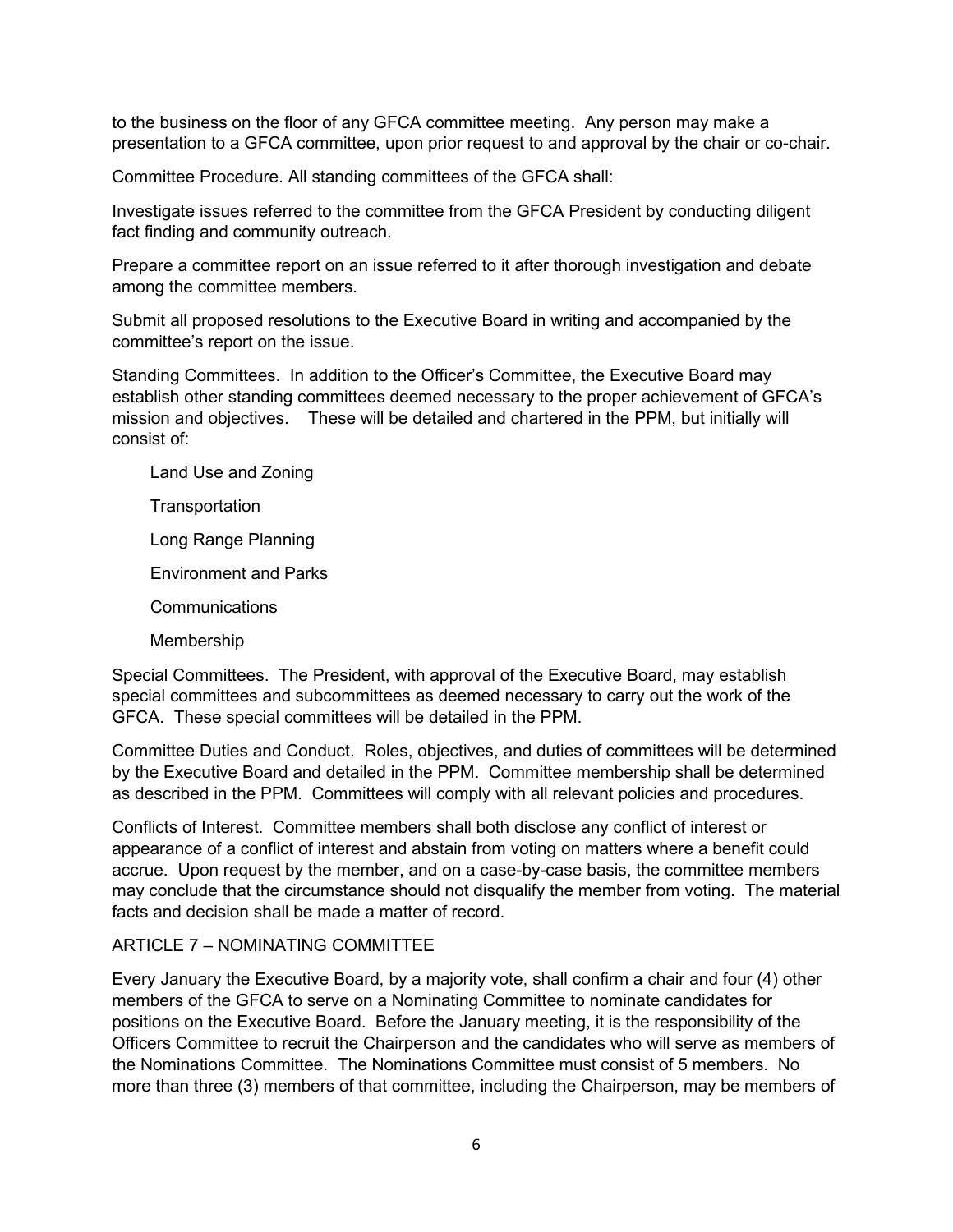the current Executive Board. The nominees shall be communicated to the GFCA membership at least fourteen (14) days prior to the May membership meeting.

The Nominating Committee shall, to the extent possible, formulate a slate that is geographically representative of the community of Great Falls. Progress and updates on the slate being developed will be provided each month at the Executive Board meetings. The final slate must be approved by a vote of a majority of the Executive Board in closed session either voting on the slate collectively, or, at the request of any Executive Board member, there will be a vote on an individual candidate who must be approved by a majority to be included on the slate.

A member of the Nominating Committee who is nominated for the office of President shall be automatically resigned from the Nominating Committee and replaced by another member appointed by the President.

Nominations may be made from the floor at the May membership meeting provided that the nominees so nominated consent in person or in writing and are GFCA members in good standing. All nominations shall be presented to the membership in the notice of the annual meeting. Write-in votes shall not be permitted nor counted at the annual election.

The chair of the Nominating Committee or a presiding officer appointed by the President shall preside or have a designee preside at the annual election in all aspects of the meeting and be responsible for counting the votes and posting of the results in a public format.

#### ARTICLE 8 – FINANCIAL

The fiscal year of the GFCA shall begin July 1st of each year and end the following June 30th.

An Annual Report for the previous fiscal year containing a proposed budget for the new fiscal year shall be formulated by the Executive Board on or before September 1 and shall be presented to the membership for approval at the next regular membership meeting. During the fiscal year, the Executive Board may reallocate funds within the approved budget without further approval of the membership but may not exceed the total budget expense approved.

The Treasurer shall issue a financial statement or make a report to the membership at a regular meeting on a semi-annual basis.

In each new fiscal year, the approved budget for the prior fiscal year shall remain in place as a continuing budget resolution until such time as the new budget is approved by the membership.

## ARTICLE 9 – POLICIES AND PROCEDURES

The Executive Board may adopt policies and procedures to provide organizational guidance on internal practices to be followed by GFCA. Unless stated otherwise in the approved language, all such policies and procedures will be mandatory.

The official Policies and Procedures will be contained in a Policy and Procedures Manual (PPM), which will be maintained by the Officers Committee. Any proposed changes should be first submitted to and reviewed by the Officers Committee prior to Board action, and then approved by the Board.